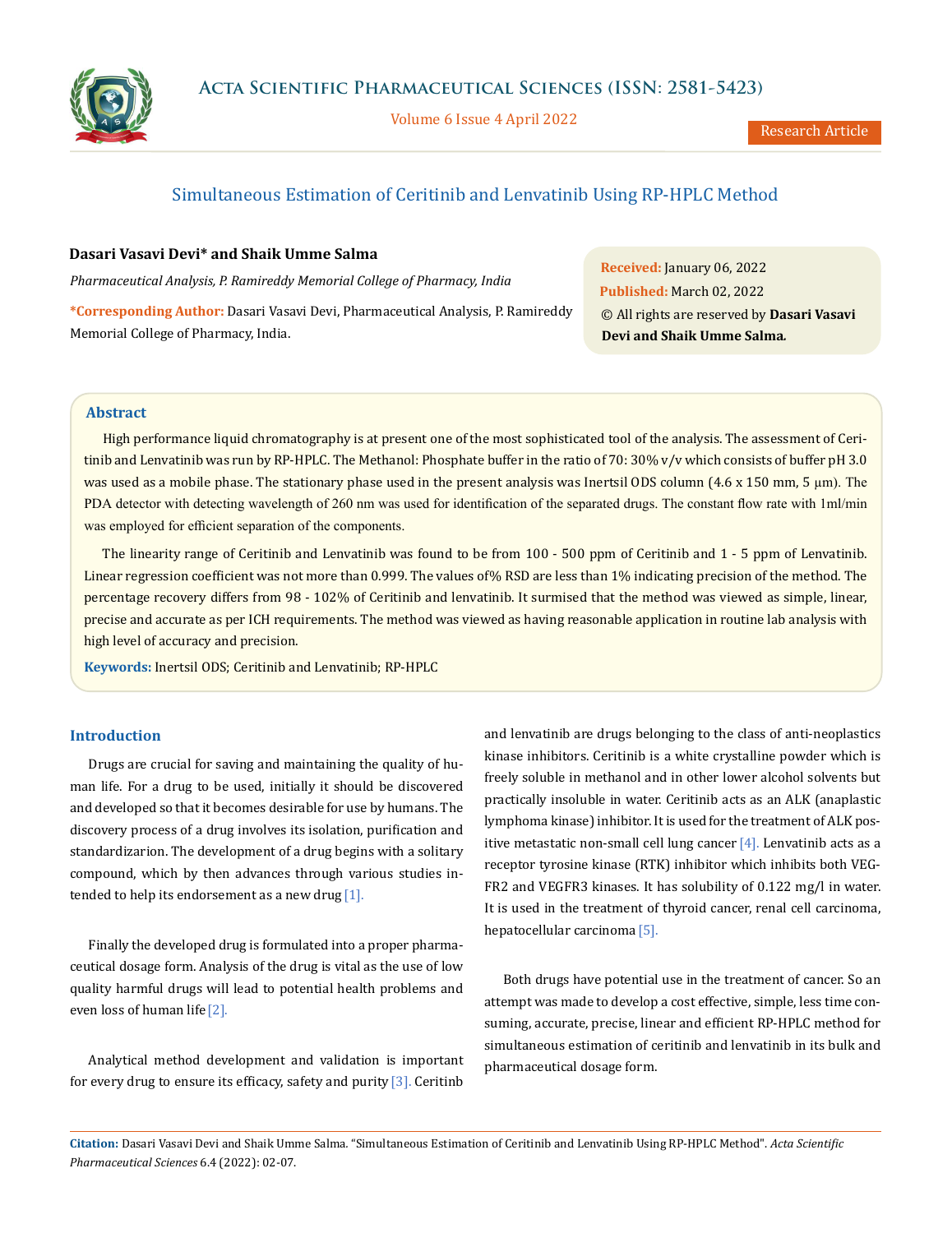

**Figure 1:** Structure of Ceritinib.



**Figure 2:** Structure of Lenvatinib.

Literature survey reveals that few analytical methods [6-12] have been reported for the determination of Ceritinib and lenvatinib individually from biological fluids and in pure and pharmaceutical dosage forms. As per the knowledge of the authors, no RP-HPLC method was reported for the simultaneous estimation of the Ceritinib and lenvatinib. Thus, we made an endeavor to develop a simple, accurate, sensitive and precise HPLC technique for the determination of Ceritinib and lenvatinib. The developed strategy has been approved according to the rules of  $ICH[13]$ .

# **Methods and Materials**

# **Instrumentation**

Waters 2695 HPLC system consisted of a Quaternary pump, Rheodyne injector with PDA detector used for our developed method. Empower 2.0 software, collected, and compiled the chromatographic data obtained for Ceritinib and Lenvatinib in the RP-HPLC systems. Inertsil ODS column (4.6 x 150mm, 5μm) is used for the separation of drugs.

# **Chemical and reagent**

HPLC grade Acetonitrile, Ortho phosphoric Acid, KH<sub>2</sub>PO<sub>4,</sub> Methanol and HPLC grade distilled water procured from Finer chemical Ltd, Merck, India. Working standards of Ceritinib, Lenvatinib were procured Mylon and Cipla India respectively.

# **Chromatographic parameters**

Equipment: Waters HPLC with separation module 2695

Wavelength: 260 nm

Injection volume: 10 μL.

Flow rate: 1 mL/minute.

Column: particle size)

Mobile Phase: Phosphate buffer of pH 3.0: methanol in the ratio of 30:70% v/v.

Oven Temperature: Ambient

Software: Empower 2.

# **Preparation of mobile phase**

Accurately measure 300 ml (30%) of above buffer and 700 ml of Methanol HPLC (70%) and mix them. Degas in an ultrasonic water bath for 10 minutes and then filter it through  $0.45 \mu$  filter under vacuum filtration.

### **Preparation of standard solution**

Precisely weigh and transfer 10 mg of Ceritinib and lenvatinib 10mg of working standard into a 10 mL and 100 ml clean dry volumetric flask add about 7 mL of Diluent and sonicate to dissolve it totally and make volume sufficient with the same solvent. (Stock solution).

Further pipette 3 ml and 0.3 ml of the above stock solutions into a 10ml volumetric flask and dilute sufficient with diluent.

# **Preparation of sample solution**

Accurately weigh 20 tablets crush in mortor and pestle and transfer equivalent to 10 mg of Ceritinib and lenvatinib (marketed formulation) sample into a 10 mL clean dry volumetric flask add about 7 mL of Diluent and sonicate to dissolve it completely and make volume up to the mark with the same solvent. (Stock solution)

**Citation:** Dasari Vasavi Devi and Shaik Umme Salma*.* "Simultaneous Estimation of Ceritinib and Lenvatinib Using RP-HPLC Method". *Acta Scientific Pharmaceutical Sciences* 6.4 (2022): 02-07.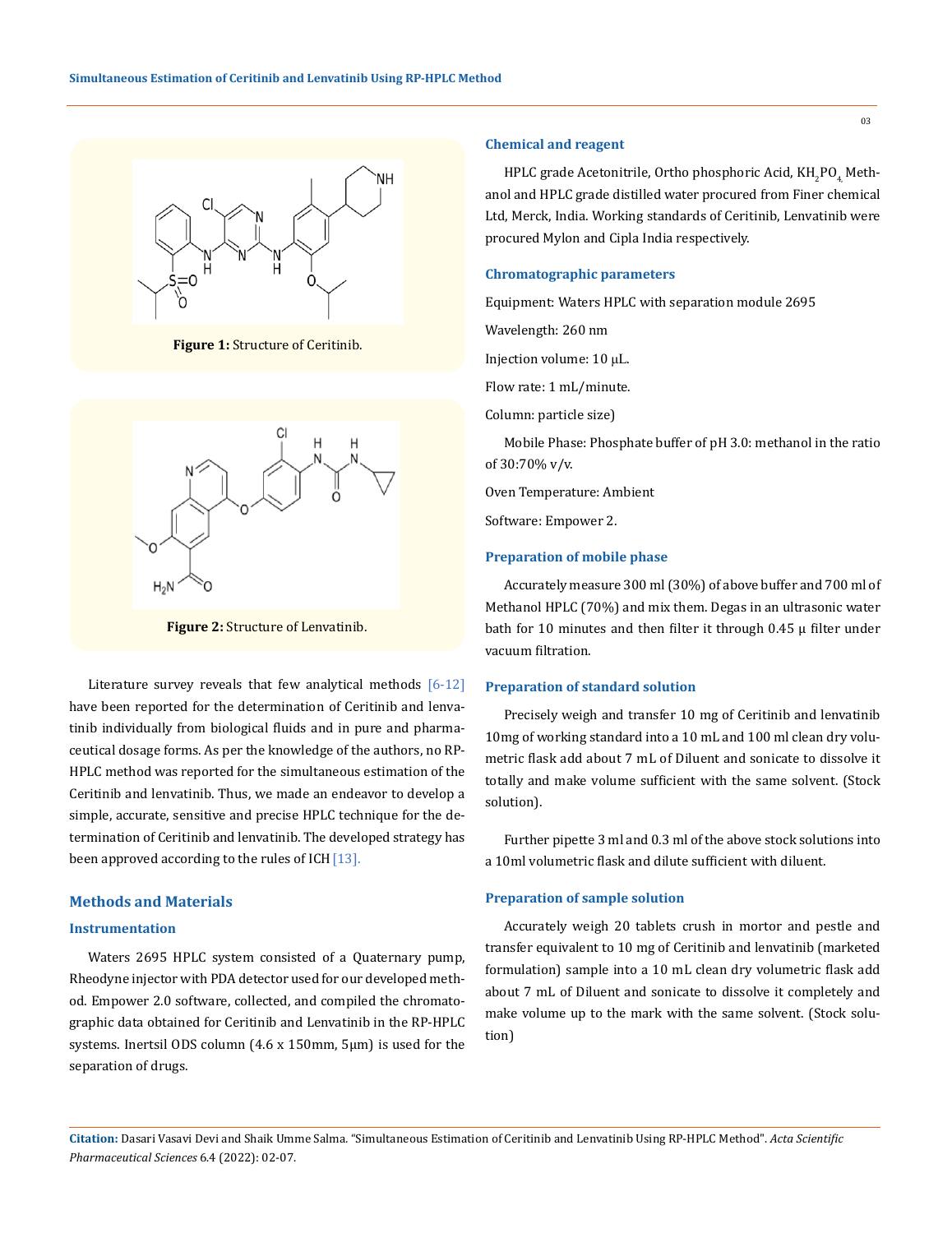Further pipette 3 ml of Ceritinib and lenvatinib of the above stock solution into a 10 ml volumetric flask and dilute sufficient with diluent.

# **Preparation of Phosphate buffer**

Accurately weigh 6.8 grams of  $KH_{2}PO_{4}$  and take it in a  $1000$  ml volumetric flask, dissolve and dilute to 1000 ml with HPLC water and adjust the volume to pH 3.0 with Orthophosphoric acid.

### **Validation**

Validation of the method was performed to evaluate the method specificity, linearity, accuracy, precision, percentage purity, limit of detection, limit of quantification and robustness. It was performed as per the guidelines given by ICH.

#### **System suitability**

System suitability for the proposed strategy is assessed by injecting the functioning norm of Ceritinib and Lenvatinib into the system. SST parameters like tailing factor, resolution, plate count, retention time were determined to ensure that system is working perfectly fine and it is suitable for analysis in HPLC.

#### **Specificity**

Inject blank, standard and sample solutions into the HPLC. To measure the specificity of the system any interferences due to any impurities in analytical peaks are determined.

#### **Linearity**

linearity shall be carried out by preparing a standard stock solution and from that solution five levels of preparations of different concentrations are prepared. It shall be performed in the range from 100ppm to 500ppm of Ceritinib and 1ppm to 5ppm of Lenvatinib. Inject each level into the chromatographic system and measure the peak area. Plot a graph of peak area versus concentration (on X-axis concentration and on Y-axis Peak area) and calculate the correlation coefficient.

#### **Accuracy (recovery)**

Prepare sample solutions of three concentrations i.e, 50%, 100%, 150%. Inject each concentration in triplicate into the HPLC. Calculate the Amount found and Amount added for ceritinib and lenvatinib and calculate the individual recovery and mean recovery values.

# **Precision**

# **Repeatability**

Prepare the standard solution and inject six injections of it for six times into HPLC on the same day and measure the area for all five injections in HPLC. Calculate the% RSD for the area of six replicate injections.

#### **Intermediate precision**

To assess the intermediate precision of the method, precision was performed on various day by utilizing different column of same aspects. Prepare the standard solution and inject six injections of it for six times into HPLC and measure the area every one of the six injections in HPLC. Calculate the% RSD for the area of six imitate injections.

# **Limit of detection**

Prepare the lowest sample concentrations of Ceritinib  $(0.12 \mu g$ / ml) and Lenvatinib (0.015 µg/ml) with respect to baseline noise and inject into the HPLC. Calculate the limit of detection for Ceritinib and Lenvatinib based on the signal to noise ratio.

# **Limit of quantification**

Prepare the lowest sample concentrations of Ceritinib (0.42  $\mu$ g/ml) and Lenvatinib (0.05  $\mu$ g/ml) with respect to baseline noise and inject into the HPLC. Calculate the limit of detection for Ceritinib and Lenvatinib based on the signal to noise ratio.

# **Robustness**

The flow rate was varied by 0.2 ml/min and Organic composition in the Mobile phase was varied by 10%. The effect of these changes on method was determined.

# **Results and Discussion**

For this study we utilize different mobile phases with different mobile phase composition. The column with different nature includes C18, C8 with different size 25 cm, 15 cm were studied for this developed method. The proposed method Elute the analytes with good percentage of peak area resolution for various analytical parameters at ideal chromatographic conditions like inertial ODS column (4.6 x 150mm, 5μm) with the mobile phase consists of phosphate buffer of pH 3.0: methanol in the ratio of 30:70% v/v. The flow rate was 1ml per minute with a pressure of 2680 psi and detection was at wavelength of 260 nm. The injection volume was

**Citation:** Dasari Vasavi Devi and Shaik Umme Salma*.* "Simultaneous Estimation of Ceritinib and Lenvatinib Using RP-HPLC Method". *Acta Scientific Pharmaceutical Sciences* 6.4 (2022): 02-07.

04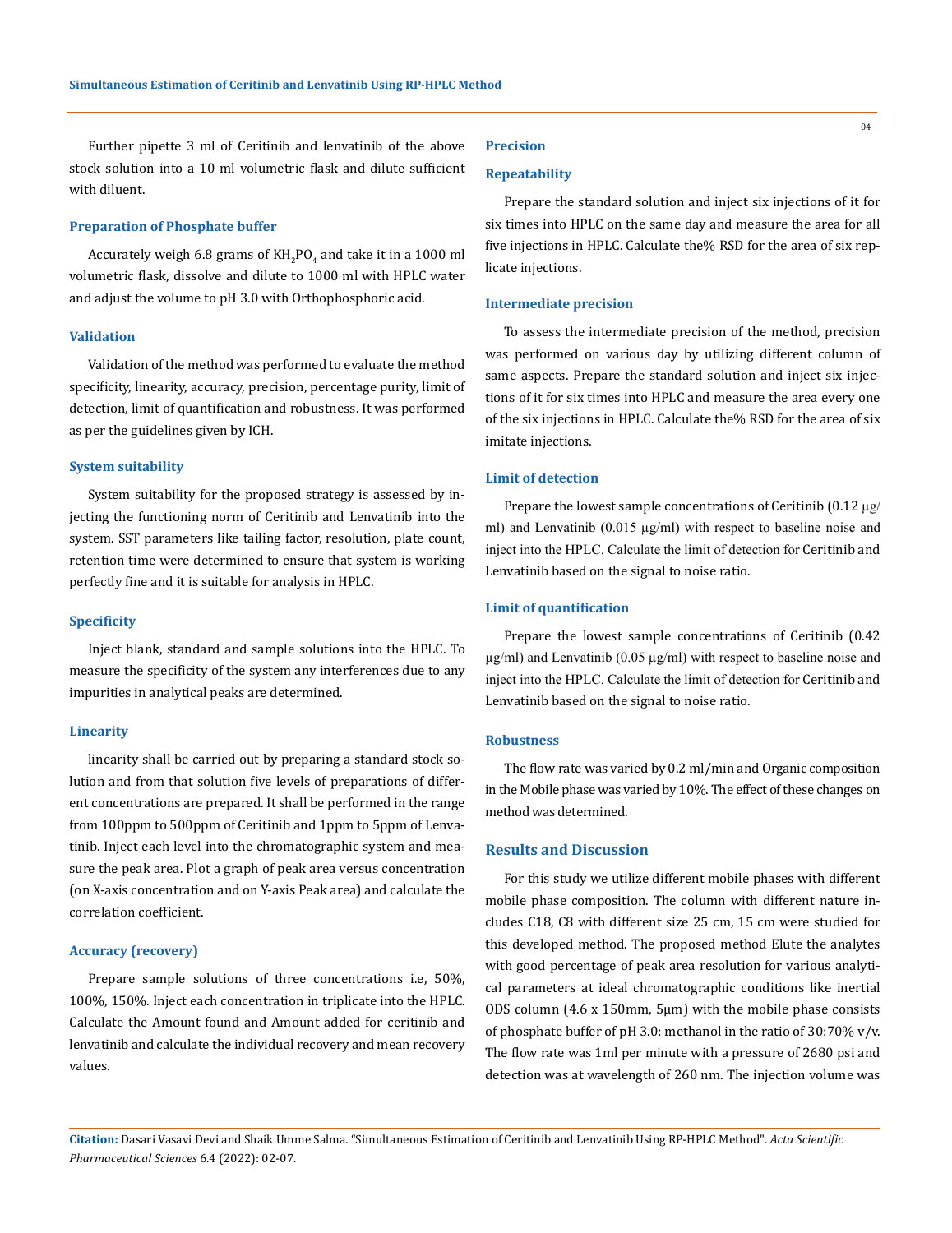10µl and temperature was ambient. The optimized chromatogram for the standard and sample solution of Ceritinib and Lenvatinib was shown in figure 3 and 4 respectively.

# **Method validation**

Linearity The calibration curve found to be linear (Figure 5 and

Figure 6) for Ceritinib and Lenvatinib with concentration range of 100ppm-500ppm for Ceritinib and 1 ppm -5 ppm for Lenvatinib. The correlation coefficient of regression value, concentration and intercept value was calculated using the formula  $y = 3493x + 10413$  $(r^2 = 0.999)$  and y = 37647x + 11553 ( $r^2 = 0.999$ ) for Ceritinib and Lenvatinib respectively.







**Figure 4:** Chromatogram of Ceritinib and Lenvatinib sample preparation.







**Citation:** Dasari Vasavi Devi and Shaik Umme Salma*.* "Simultaneous Estimation of Ceritinib and Lenvatinib Using RP-HPLC Method". *Acta Scientific Pharmaceutical Sciences* 6.4 (2022): 02-07.

05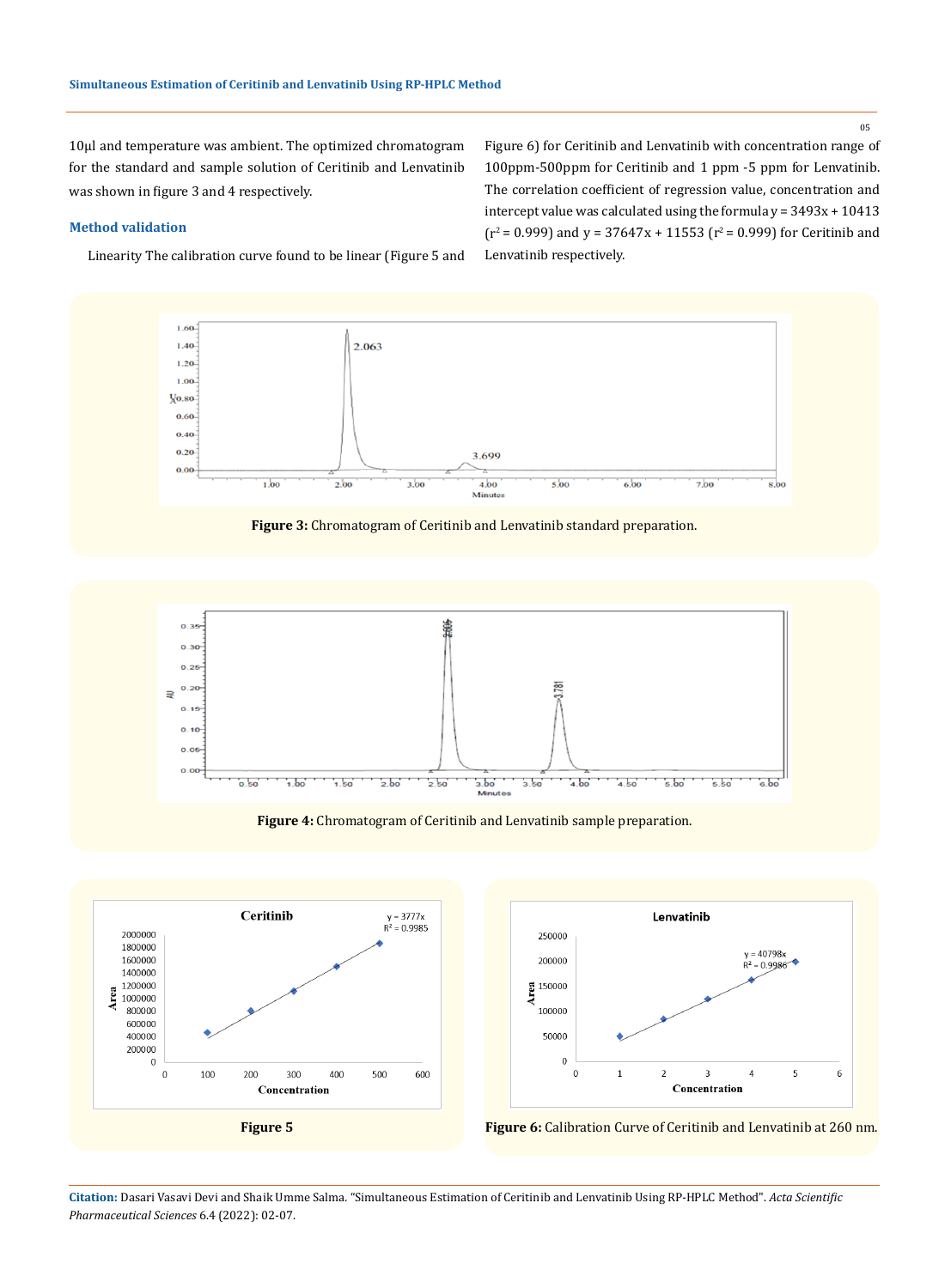### **Accuracy**

The% Mean recovery for Ceritinib and Lenvatinib was found to be 100.7, 100.8 for 50%, 100, 100.01 for 100% and 98.78, 96.68 for 150% and these results are within acceptable limits. The% RSD for Ceritinib and Lenvatinib were found within limit of ≤ 2 and its high value of recoveries at 50%, 100% and 150% concentrations indicate the performed method is accurate.

### **Precision**

Method precision and Intermediate Precision of Ceritinib and Lenvatinib was calculated by injecting 250 amd 2.5 ppm samples of triplicate solution into HPLC system respectively, the obtained results were found to be more precise. The% RSD of both the methods was found 0.2 for Ceritinib and 0.6 for Lenvatinib indicates that the method was precise and reproducible.

#### **Robustness**

The standard and samples of Ceritinib and Lenvatinib were injected by changing the conditions of chromatography. There was no significant change in the parameters like resolution, tailing factor, asymmetric factor, and plate count.

The% RSD was found to be less than 2 for both Ceritinib and Lenvatinib and no significant changes in the entire procedure which indicates the method is Robust.

# **Limit of detection and limit of quantification**

The limit of Detection (LOD) and Limit of quantification (LOQ) for Ceritinib was found to be 2.9 ppm and 10.03 ppm and Lenvatinib was found to be 3 ppm and 10.01 ppm respectively. The very lowest value obtained by this method indicates the developed method was more precise and reproducible.

The validation summary of both Ceritinib and Lenvatinib was given in the table 1.

It surmised that the method was viewed as simple, linear, precise and accurate as per ICH requirements. The method was viewed as having reasonable application in routine lab analysis with high level of accuracy and precision.

| S.No. | <b>Validation Parameters</b> | <b>Results for Ceritinib</b> | <b>Results for Lenvatinib</b> |
|-------|------------------------------|------------------------------|-------------------------------|
| 1.    | Linearity                    | $100$ ppm- $500$ ppm         | 1ppm-5ppm                     |
| 2.    | Correlation coefficient      | 0.999                        | 0.999                         |
| 3.    | <b>Regression Equation</b>   | $v = 3493x + 10413$          | $v = 37647x + 11553$          |
| 4.    | Precision (Repeatability)    | $0.2^{\wedge}$               | $0.6^{\circ}$                 |
| 5.    | Intermediate Precision       | $0.2^{\prime}$               | $0.1^{\circ}$                 |
| 6.    | Accuracy                     | 99.84%*                      | 100.51%*                      |
| 7.    | Robustness                   | Robust                       | Robust                        |
| 8.    | Assay                        | 99.95%                       | 100.24%                       |
| 9.    | L <sub>0</sub>               | 10.03                        | 10.1                          |
| 10.   | LOD                          | 2.9                          | 3                             |

**Table 1**: Summary of HPLC method validation parameters %RSD =  $\textdegree$ , MEAN RECOVERY =  $\textdegree$ .

# **Conclusion**

Our research work on Ceritinib and Lenvatinib tracked down promising in all boundaries in eluting the analyte in exceptionally less time and low organic solvent utilizations.The simple, precise, accurate, cost effective, less time consuming, reliable, reproducible and robust method was validated as per ICH guidelines and we can use it for regular quality control laboratories.

### **Conflict of Interest**

Author declares No conflict of interest for this research work.

# **Bibliography**

- 1. [Blass B. "Basic Principles of Drug Discovery and Development".](https://www.elsevier.com/books/basic-principles-of-drug-discovery-and-development/blass/978-0-12-411508-8) [1st edition. Amsterdam: Academic Press \(2015\).](https://www.elsevier.com/books/basic-principles-of-drug-discovery-and-development/blass/978-0-12-411508-8)
- 2. [Drug Analysis by Shaza W. Shantier Submitted \(2019\).](https://www.intechopen.com/chapters/68656)

06